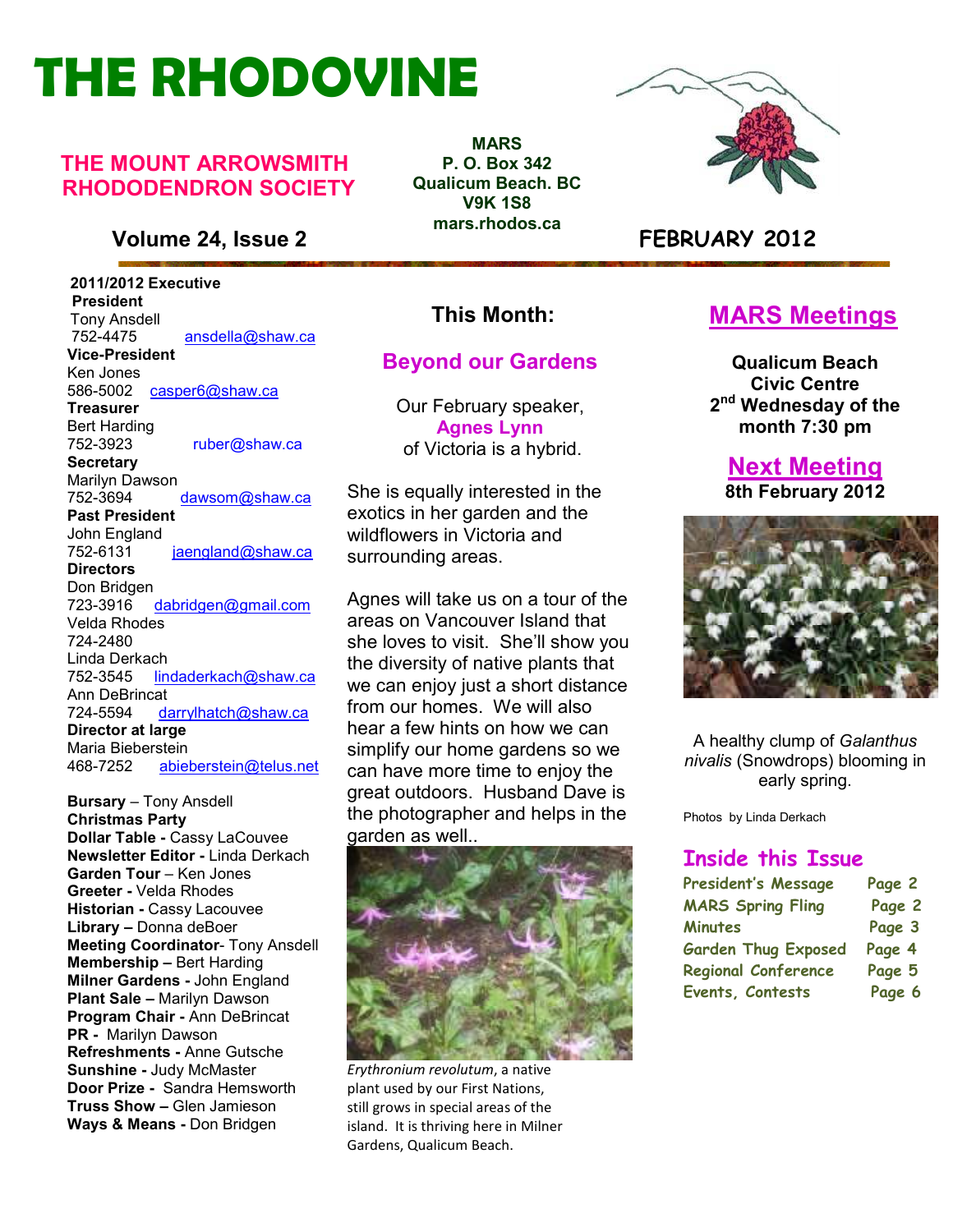### From Your President…

We are now well into 2012 and MARS is up and running at full speed for the New Year.

Planning for the Garden Tour, Truss Show and Spring Fling are all well in hand and we can look forward to all these events being the best ever. They are humming along under the guidance of Ken Jones, Glen Jamieson and Marilyn Dawson respectively. While these events will be based on the successful formulas from previous events, there are always exciting new twists and additions each year.

Soon we will ask for volunteers to help us make these events successful. Please look to see what you can do to help. The events are as successful as the participants make them. Thanks to all who have helped in previous years and welcome back for the New Year.

Planning is creeping along for the Species Garden. This is to be expected since the plans must be reviewed and approved by many agencies. The next step for us is to receive some details, timings and costs from Milner Gardens. We will then review these and see what is involved and where we may get financial assistance. While it will take a lot of work and a lot of time to make this garden a reality, I think it is worth the effort to create a Species Garden of which we can be proud. Tony



*Rhododendron dauricum* var. *sempervirens* blooming in early May.

**Add A Little Sizzle to Your Spring with the MARS Spring Fling** 

### **Saturday, May 5 Qualicum Beach Community Hall**

MARS members who are planting seeds for their spring gardens are asked to plan for the Spring Fling as well. That's the sale of members' perennial plants to be held in the QB Community Hall on Saturday, May 5.

Quick sellers the past two years have been heritage tomatoes and other vegetables grown from seed. So anyone planting something special please add a few seeds for MARS.

When the snow is gone, it's also time to look around to see what needs dividing. .. two for you and one piece for the Spring Fling.

Unusual or named plants are good sellers. A named hosta, for example, will bring in more money than one that is just labeled hosta. Look for seedlings under the shelter of large trees and pot them up. If you know the name, please label it. Some Japanese maples seed readily. Other good sellers are hellebores, azaleas, pieris just to name a few.

No invasives please. That includes vinca and other such plants hostile to our environment. If you have questions about what to pot or dig up, please check with coordinators Barbara Kulla or Marilyn Dawson.

Story by Marilyn Dawson

The Editors reserve the right to edit submissions to the newsletter for purposes of consistency, clarity and space restrictions.

Photo by Linda Derkach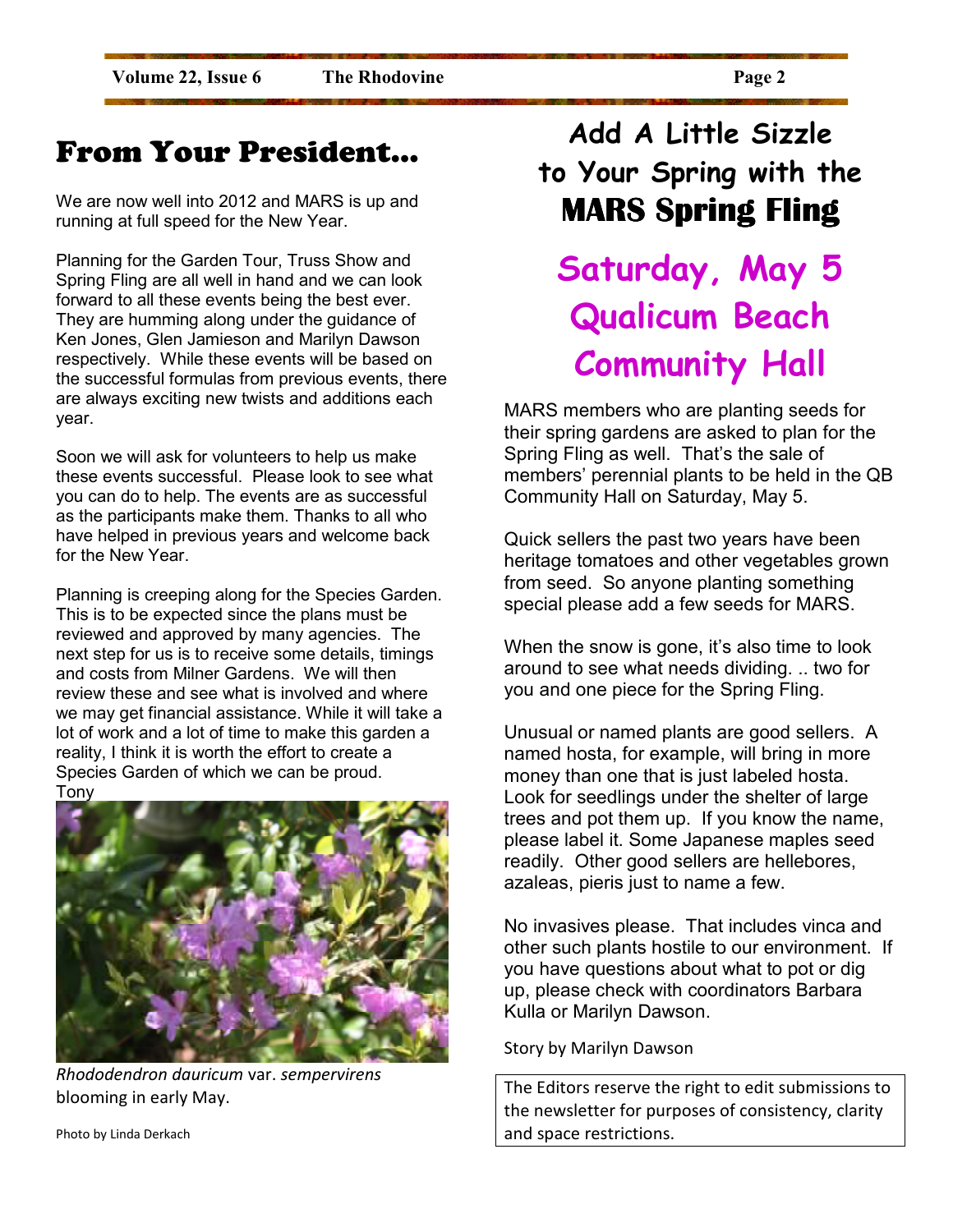#### **General Meeting of the Mt. Arrowsmith Rhododendron Society**

held at the Civic Centre in Qualicum Beach, January 11, 2012 at 7:30 pm **Minutes** 

Minutes of the previous meeting were accepted as published in the Rhodovine.

REFRESHMENTS: Linda Derkach, Ken Jones, Bert & Ruth Harding

With President Tony Ansdell away, Ken Jones introduced himself as the new Vice-President and conducted the meeting.

CORRESPONDENCE: Two recent copies of the Bulletin, B.C. Council of Gardens; a letter from Gwen Wright thanking Mars members for their support and their condolences; the spring sale catalogue of the Rhododendron Species Foundation;

UPCOMING EVENTS: Marilyn Dawson outlined future plans.

**Spring Fling**: the sale when MARS members bring their perennials, shrubs and even rhododendrons to sell is on May 5 at the Community Hall in Qualicum Beach. She urged those who grow plants from seed to add a few seeds for the sale plant. Those who grow vegetables are encouraged to plant enough to donate food to the Food Bank as well.

**Bus Trip**: MARS is planning a trip to the West Coast in late May if there is enough interest, either by bus or by car pool. It would likely be an overnighter. Marilyn asked for a show of hands and about 24 people indicated interest. A coordinator is needed for the event.

**ARS/Nanaimo Conference:** Marilyn attended the recent meeting making plans for the September session. The web site should be up and running in a few weeks; it's almost complete. The chapter still needs more pots the 3x6-inch ones used to transplant young rhododendrons. Members are encouraged to bring any in their possession to the next meeting.

TREASURER: Bert Harding provided a quick review of the past year's expenses and revenue. The club is in sound financial shape. Membership: Bert said several members have not rejoined and he has yet to reach them to find out a reason. As of January 1, MARS has 58 memberships, 97 members.

GARDEN TOUR: Ken Jones said the gardens in the French Creek to Qualicum Beach area have been selected. The next meeting for the committee is later this month. At the February meeting he will be asking members to sign up as garden sitters.

TRUSS SHOW: Chairman Glen Jamieson said the first committee meeting went well. There is room for more vendors given the size of the rink. The Rhododendron Show and Sale will be held on Saturday, April 21 at the Parksville Curling Rink and lots of volunteers will be needed on that day.

WAYS AND MEANS: Don Bridgen said the door prize was *Rhododendron* 'Cunningham's Blush'. Other prizes were *R.* 'Golden Wedding' and *R*. 'Britannia'.

GUEST SPEAKER: Glen Jamieson, Editor of the Journal of the American Rhododendron Society, presented Don Hyatt's Thoughts on Digital Photography and whose mantra is "take lots of pictures, pixels are free". He made particular reference to the ARS photo contest and encouraged members to submit their entries. Details are in the upcoming issue of JARS. Of particular interest was the section on composition, which gave several examples of colourful gardens presented in different ways, some more appealing than others.

#### **Meeting Adjourned**: At 9:10 pm

**The Norm Todd Book is still available….** 

Please contact Marilyn Dawson at dawsom@shaw.ca or phone at 250-752-3694 \$12 for members; \$15 for non-members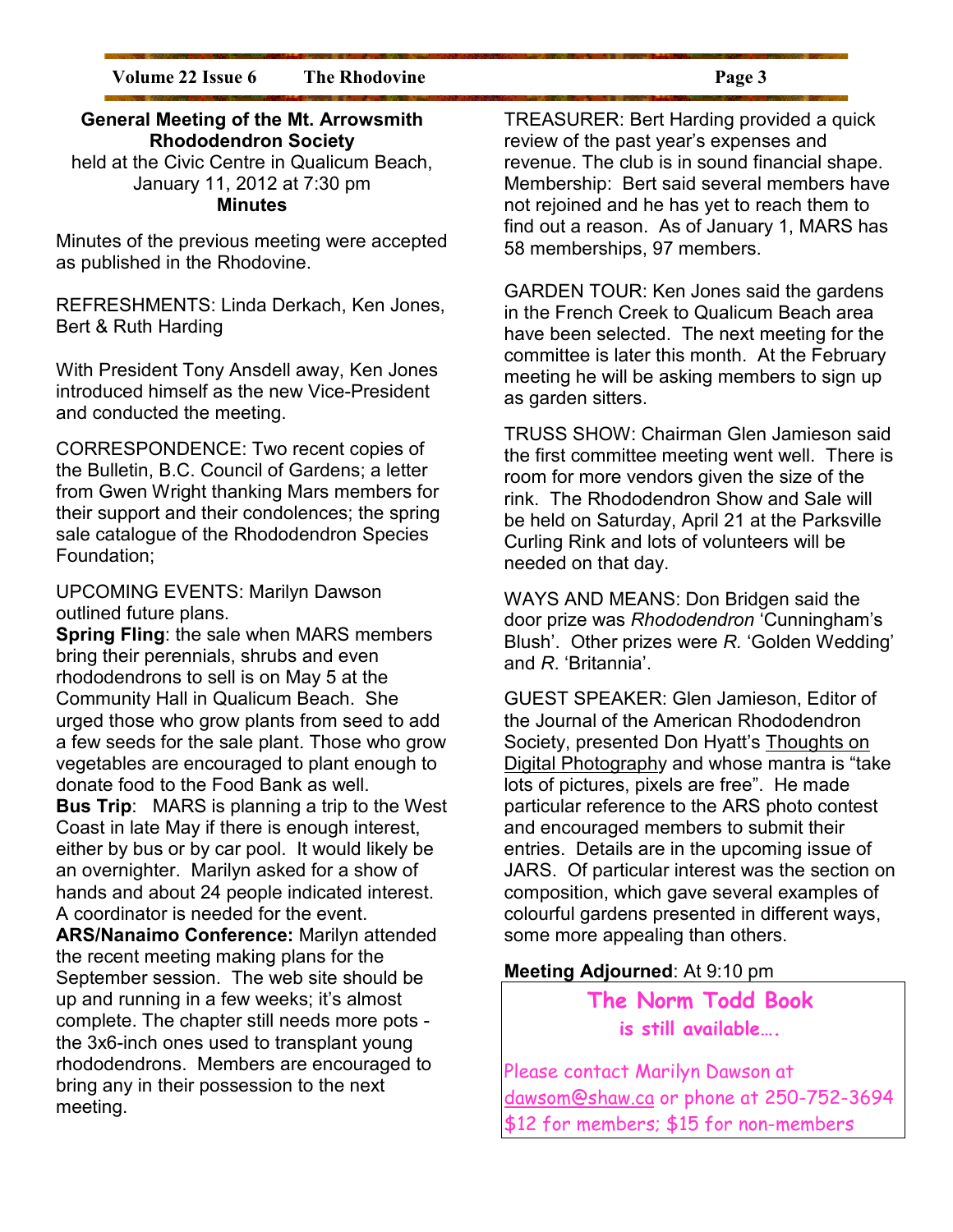## **A Garden Thug Exposed**

*By Linda Derkach* 

What has shiny, evergreen leaves, fragrant yellow flowers and luscious black berries... and threatens the delicate eco-system here on Vancouver Island?



Meet *Daphne laureola* – in fact you might even have it growing in your garden even though it is on the list of noxious, invasive plants in BC and many other places.

Daphnes are native to southwestern Europe but have been introduced as an ornamental plant to many parts of the world including this part of North America.

The bark, sap and berries of all daphnes are toxic to humans and small animals, and the sap is a skin irritant. But *Daphne laureola* has the very undesirable habit of spreading very easily thanks to hungry birds who eat the berries with impunity and then drop the poisonous seed to quickly germinate in new ground. It likes to colonize shady, moist areas of our Douglas fir/arbutus and Garry oak ecosystems, replacing native vegetation and forming a dense canopy blocking out light to the ground. I have seen huge colonies in Nanaimo gardens – having made itself immensely attractive to unsuspecting homeowners.

Plant scientists believe that *Daphne laureola* alters the soil chemistry and acidity, preventing establishment of native plant species. These kinds of habitat changes affect both native plants and animals in a very negative way.

*Daphne laureola* is sometimes even seen for sale in local garden centres, and customers are seduced by the fragrant yellow flowers, beautiful shiny leaves and amazing hardiness. But clearly it is not good for our children, pets or environment.

If you are not yet convinced that this plant should be banished from our gardens, *Daphne laureola* has the dubious distinction of being listed with the Canadian Poisonous Plants Information System, WorkSafe BC Toxic Plant Warning and the Invasive Plant Council of BC!

If you have found this plant growing in your garden, you can replace it with more desirable broad-leafed evergreens such as skimmia, hellebores and rhododendrons. Daphne seedlings can be pulled out by the root and larger specimens can be eradicated using large loppers to cut below the soil level. Watch for sprouting from the root, and dig out as much as you can. Be sure to wear protective clothing and gloves – and please don't ask your kids to help you with this project!!

Sources:

- WorkSafe BC Website: Toxic Plant Warning
- King County Website: Environment/Animals and Plants
- Garry Oak Ecosystems Recovery Team Website
- Photo from Wikipedia

*Thanks to Barbara Kulla for suggesting this topic.* 

**Don't forget…. Seedy Saturday Qualicum Beach Civic Centre Saturday, February 4**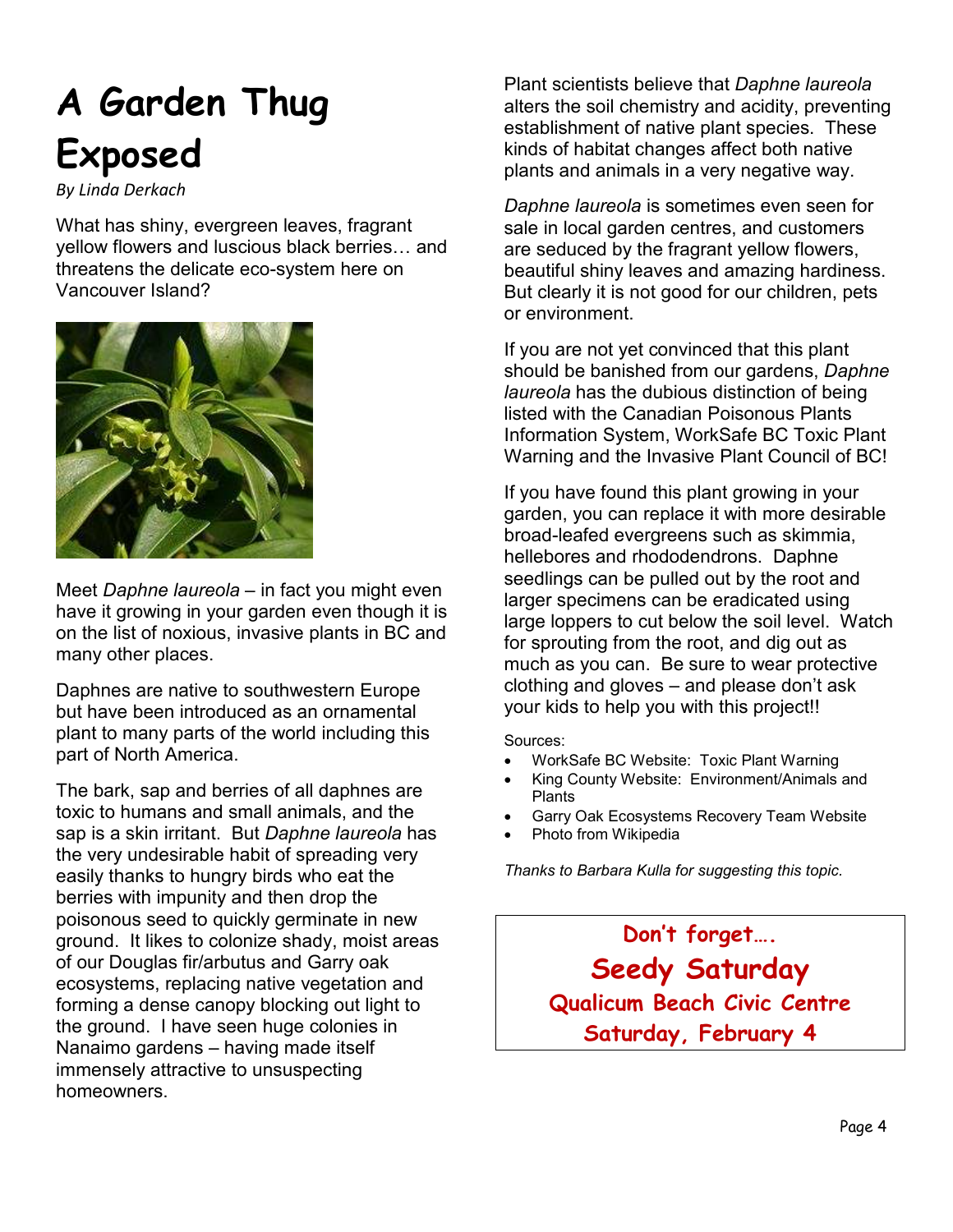### **ARS Western Regional Conference in Nanaimo**

*Co-chairs of the ARS Western Regional Conference in Nanaimo, Chris Southwick and Gaylle McRae tell us how plans for the September conference are shaping up. Following are excerpts from a letter to Tony Ansdell and other chapter presidents.* 

Gaylle and I are contacting you, first of all to thank you and your members for your many offers of support, to let you know our plans, and to offer a visit to your club sometime over the next four to five months. We'd like to have one of our organizing committee members attend one of your meetings to give an update...and show a 10-minute PowerPoint presentation regarding the Sept. 21 - 23 conference and answer any questions.

Our Planning Committee is very grateful that all of the BC chapters have committed to help make the 2012 Fall Regional Conference a success. Through District 1 Director Mary Parker, we understand that each of the District 1 chapters will be contributing a basket which will be used in the silent auction during the conference.

The Mount Arrowsmith Club has volunteered to be responsible for the conference plant sale and raffle. Plant Sale Chair Marilyn Dawson has been at our conference meetings since the spring of 2011 and you will be delighted with the quality of plants that will be for sale.

We have some of the Vancouver Island Rhododendron Hybridizers group growing plants that will be given as table favours. Each of these plants has a Vancouver Island connection. We're organizing a group of folks to help pot up these seedlings in the spring.

The Cowichan Chapter has volunteered to organize the silent auction and North Island has volunteered to help out with registrations, seating, introducing speakers, etc.

So, you can see that the excitement is growing and with your help, we know it will be a roaring success!

Information will be coming out in the spring edition of the ARS Journal that will give all of the details regarding cost, accommodation, speakers, tours, meals and special events.

Our conference website is close to being complete and will be going live around the first of April. Registration begins at that time and can be done either on-line or by mail.

Please let us know if you'd like one of us to attend one of your spring meetings....

*Thanks to Marilyn Dawson for this contribution.* 

### **Longing for Spring ???**



This carpet of Eranthis hyemalis (Winter Aconite) in February, banishes gloom in a Duncan garden.

You are invited to the next meeting of the **Nanaimo Rhododendron Society Thursday, February 16 at 7:30 pm Beban Park Society Centre** 

#### **"Pushing the Limits"**

Bob Duncan, owner of Fruit Trees and More in Victoria, will talk about all kinds of fruit trees and how to grow in our climate.

More information from Glenda Allard Barr at 250-390-2822 or email applegal2@msn.com. Guests welcome....admission free.